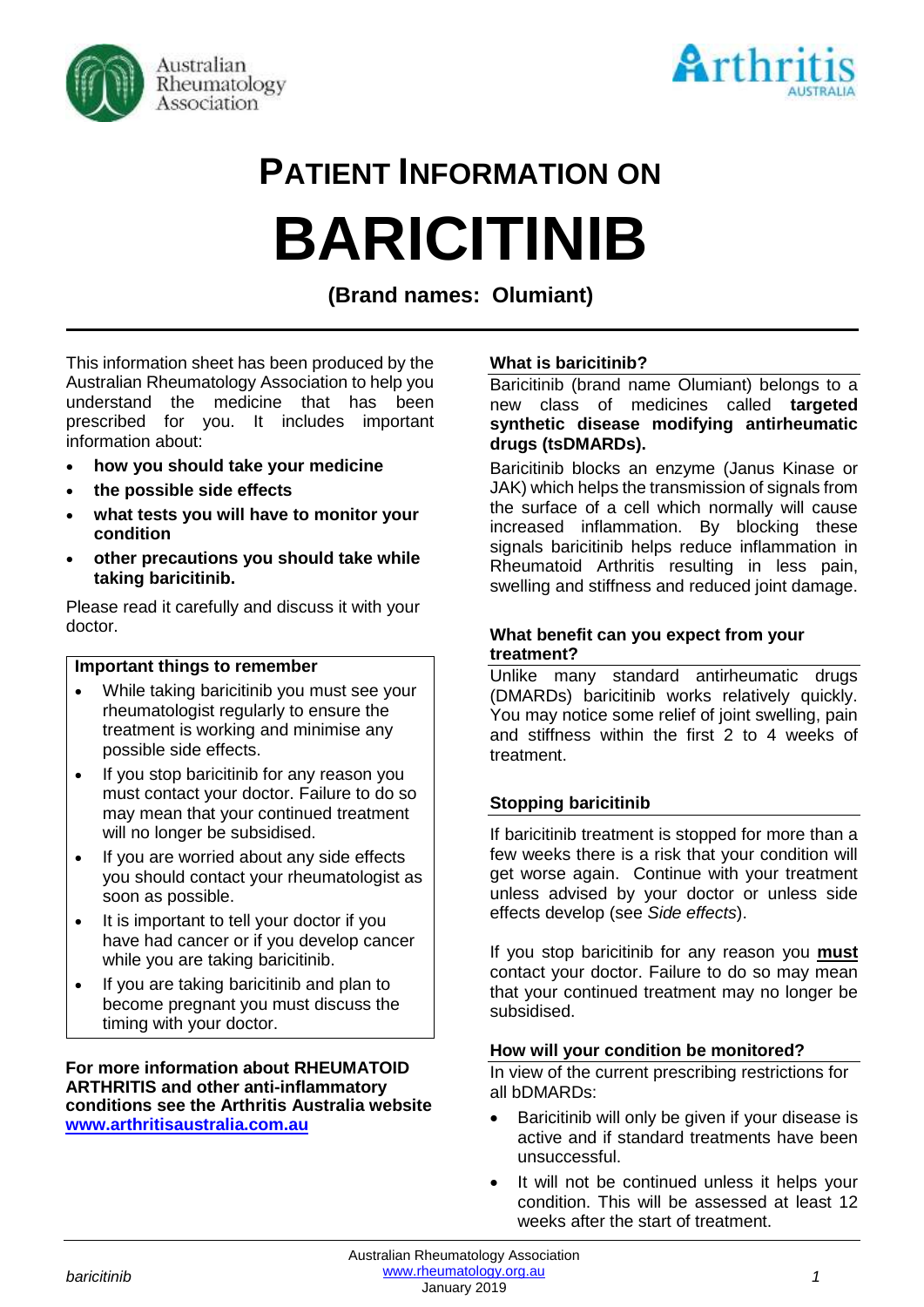- Blood tests will be required during your treatment to monitor your condition and to determine the effectiveness of treatment.
- The frequency of blood tests will depend on what other medicines you are taking and what other illnesses you might have. Your rheumatologist will determine the frequency of tests required.

# **How is baricitinib taken?**

Baricitinib is a tablet taken once a day, with or without food.

# *What is the dosage?*

The usual starting dose of baricitinib is one 4mg tablet, (although your doctor may choose to start a lower dose.) This may be reduced to the 2mg tablet dose if you respond well to treatment. If you have poor kidney function you may begin on the 2mg dose.

#### *Can other medicines be taken with baricitinib?*

Baricitinib may be used with other arthritis medicines including:

- other DMARDs such as methotrexate
- steroid medicines such as prednisolone or cortisone injections into the joint
- anti-inflammatory medicines (NSAIDs) such as naproxen (Naprosyn) or ibuprofen (Brufen, Nurofen)
- simple pain medicines such as paracetamol.

There are separate information sheets for the medicines mentioned above. If you are taking probenecid tell your doctor as you may need a lower dose of baricitinib.

Baricitinib cannot be used with other bDMARDs or tsDMARDS (such as tofacitinib).

# **Are there any side effects?**

You might experience side effects with your treatment. Contact your doctor if you have any concerns about possible side effects. Many side effects disappear when baricitinib treatment is stopped.

### *Most common possible side effects*

• Baricitinib is associated with an increase in infections. These are mainly viral infections of the upper respiratory tract (nose, throat and sinus infections) and urinary tract infections.

- Gastric upsets are the next most common problem with nausea, vomiting and diarrhea.
- Some people gain weight.
- Blood test abnormalities are common. This can include an increase in some blood components such as platelets and a decrease in others such as two types of white cells and haemoglobin, causing mild anemia. If baricitinib is ceased the blood usually returns to normal.
- Liver and muscle enzyme tests can often become mildly abnormal.
- Your blood fats (lipids) should be checked 12 weeks after starting baricitinib because it can cause a rise in cholesterol.
- You should inform your doctor if you develop increased frequency of passing urine or burning urine suggesting infection, or increased tiredness, or any abnormal infections. Treatment may need to be temporarily stopped so it is important to contact your doctor for advice.

### *Less common or serious possible side effects*

- *Blood counts*: Although abnormalities are usually mild sometimes baricitinib will cause a severe abnormality of your liver or blood.
- *Serious infections* such as tuberculosis (TB) are seen rarely and screening for TB is needed before treatment begins (see below).
- Baricitinib causes an increase in shingles, a painful rash due to reactivation of a dormant chickenpox virus. You should discuss with your doctor the possibility of vaccination for this before starting baricitinib.
- It is still unclear from research if there is an increased risk of cancer due to baricitinib treatment (see *Precautions*).
- There is most likely an increased risk of blood clots in people taking baricitinib, especially in the higher dose (4mg tablet). This is more common if you are overweight, have had a clotting problem before, or are also taking a type of anti-inflammatory drug known as a cox-2 inhibitor (an example is celecoxib (Celebrex).

# **What precautions are necessary?**

### *Infections*

If you have an active infection of any kind treatment with baricitinib will not be given until the infection is treated successfully.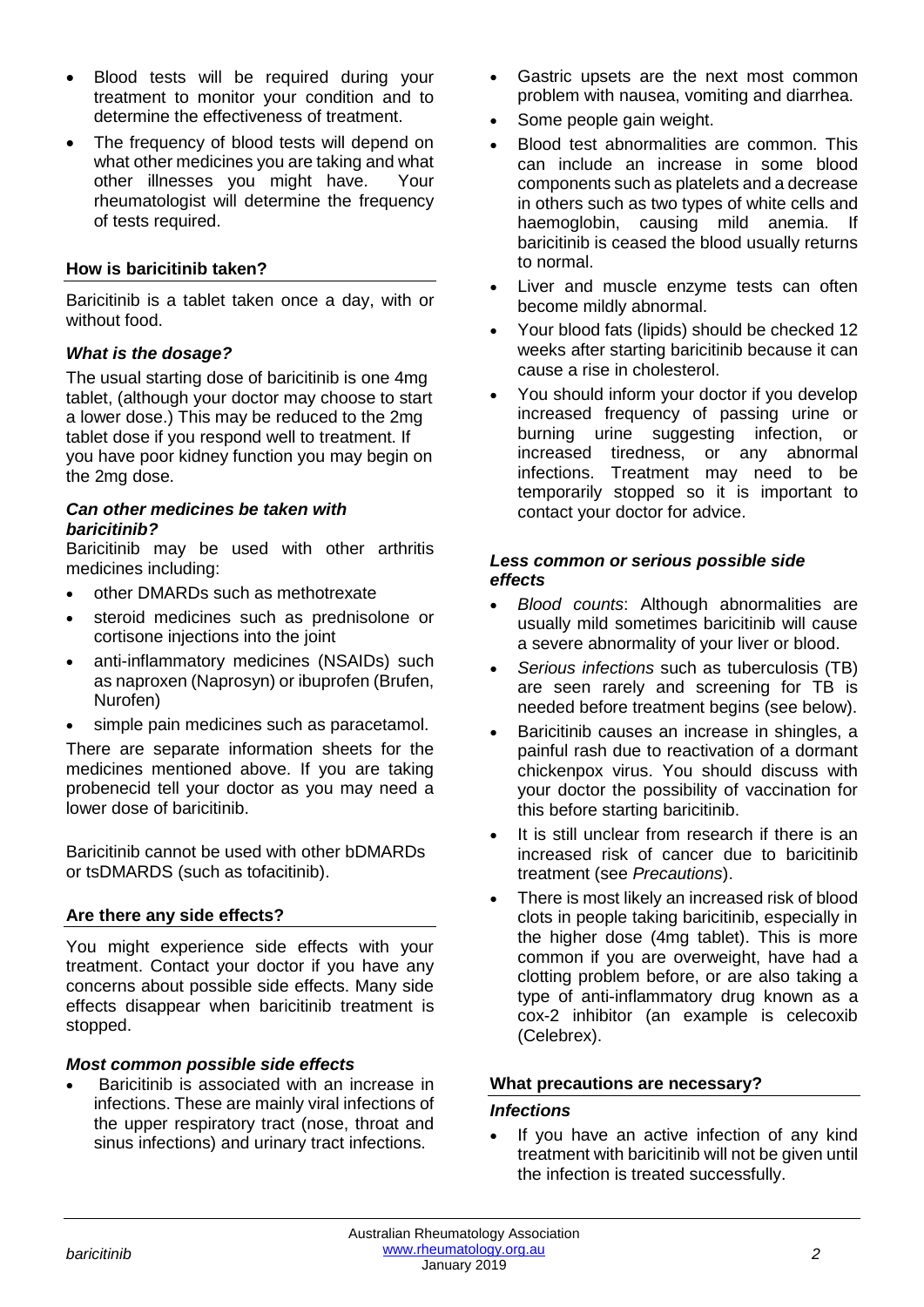- Baricitinib will not be given if you have active untreated tuberculosis (TB) or HIV (AIDS) infection as it is likely to make these conditions worse.
- If you have latent (inactive) TB, preventative anti-TB treatment will be started at least 4 weeks before baricitinib. The anti-TB treatment will usually need to be taken for 9 months.
- Hepatitis B or C infection may not necessarily exclude treatment.
- Because of the risks associated with infection the following tests may be conducted before commencing treatment with baricitinib:
	- − blood tests for hepatitis B and C
	- − chest x-ray and two step Tuberculin Skin Test (Mantoux) or QuantiFERON blood test for tuberculosis (TB)
	- − HIV tests are required for those who are at risk of this infection.

# *Precautions with other diseases*

• People with a history of blood clots need to discuss with the doctor before starting baricitinib.

# *Use with other medicines*

- Baricitinib can interact with other medicines. You should tell your doctor (including your general practitioner, rheumatologist and others) about all medicines you are taking or plan to take. This includes over the counter or herbal/naturopathic medicines.
- You should also mention your treatment when you see other health professionals.
- Baricitinib does not increase the risk of side effects from low dose aspirin (taken for prevention of heart attack and strokes).
- The simple pain reliever paracetamol and combined pain medicines such as Panadeine and Panadeine Forte can be used while you are receiving baricitinib treatment provided you take them as directed.

# *Vaccines*

- If you are on baricitinib it is recommended you should not be immunised with 'live' vaccines such as MMR (measles, mumps and rubella), OPV (oral polio virus), BCG (Bacillus Calmette Guerin) or yellow fever. Talk with your rheumatologist before receiving any vaccines.
- Pneumovax and the combined yearly seasonal flu/swine flu vaccinations are safe

and recommended to reduce your risk of those infections.

## *Surgery*

- If you require surgery for any reason treatment with baricitinib will be stopped before surgery. It will be restarted again after the operation at a time determined by your surgeon and rheumatologist.
- Treatment will be restarted once the wound is healed and if there is no infection present.

# *Use with alcohol*

- You may drink alcohol while taking baricitinib. However, if you are also taking methotrexate you should be cautious about your alcohol intake. It is not known precisely what level of drinking is safe when on methotrexate, however there is general agreement that 1 to 2 standard drinks taken once or twice a week is unlikely to cause a problem.
- Drinking more than 4 standard drinks on one occasion, even if infrequently, is strongly discouraged.

# *Cancer risk*

- Lymphoma, a cancer of lymph glands, is found more commonly in patients with severe active rheumatoid arthritis than in the general population. Studies are in progress to see if treatment with baricitinib changes this risk. To date there is no evidence to suggest that this medicine increases lymphoma.
- If cancer has been previously treated and cured it is unclear whether a bDMARD such as baricitinib can be used safely. For general cancer prevention, stopping smoking and taking skin cancer prevention measures are recommended. It is important to use sunscreen and avoid prolonged sun

exposure. A yearly skin check is recommended.

Talk to your doctor, if you have any concerns about issues relating to cancer risk.

### *Use in pregnancy and when breastfeeding*

- Not enough is known regarding the possible effects of baricitinib on the unborn baby. If you plan to become pregnant it is important to discuss this with your doctor as each case is different. In general you should not conceive while on the drug and for a week after stopping it.
- You should not breastfeed when taking baricitinib.